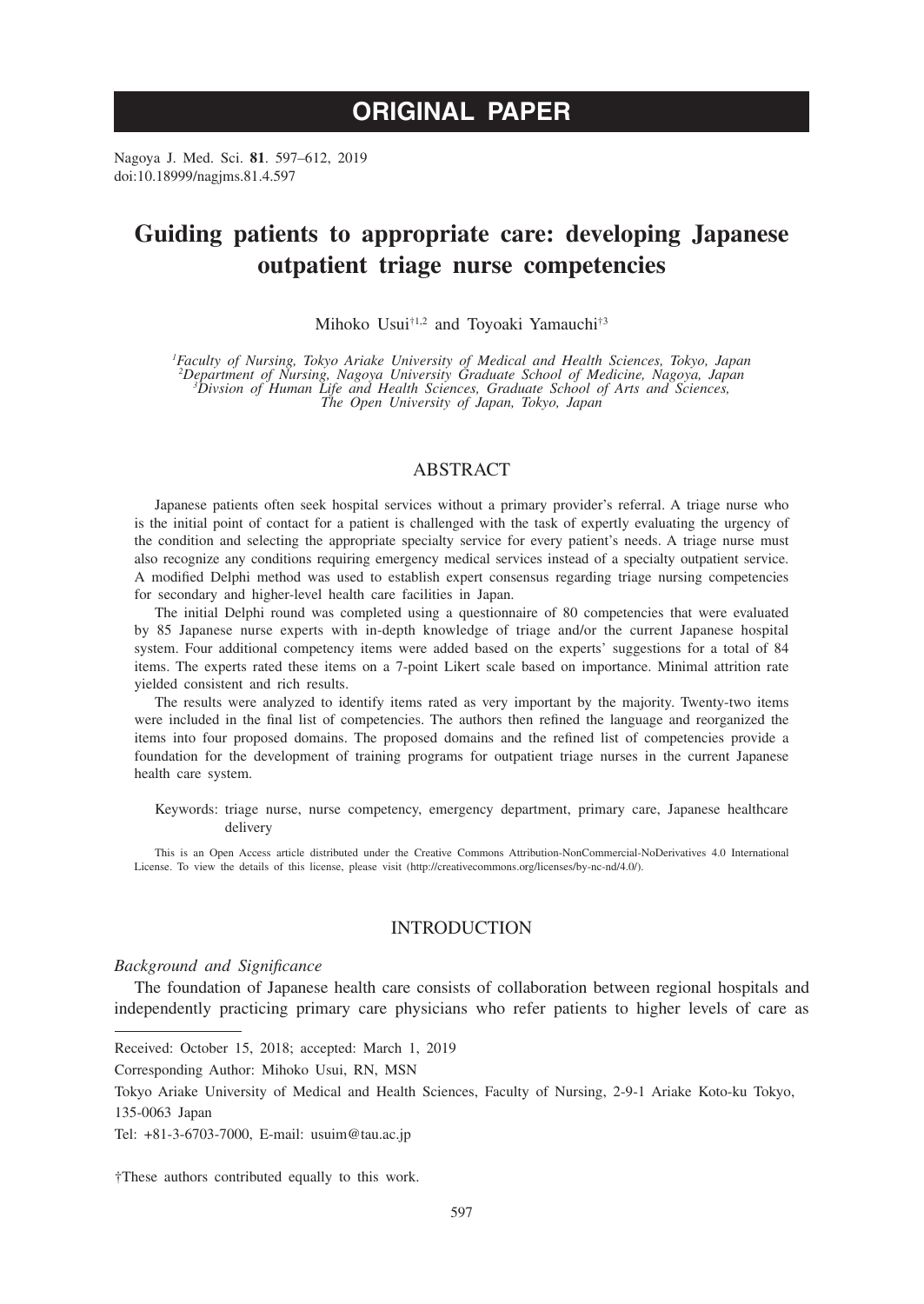needed. Every Japanese health care facility with emergency medical services (EMS) is classified as primary, secondary, or tertiary. The basic concept underlying this three-tier classification is to identify services for patients in a stepwise fashion when primary care providers make referrals. Unfortunately, Japanese patients do not currently embrace this concept consistently throughout Japan, and many see no distinction between the role of primary care providers and the role of hospitals in the community.

A 2014 report by the Ministry of Health, Labour and Welfare revealed that only 36.2% of patients who sought hospital outpatient services had referrals from their primary providers,<sup>1</sup> a minimal improvement from the 33.8% reported in 2011.2 The Health Ministry of Japan is currently leading a national initiative to strengthen medical education to increase the number of primary care providers and promote the utilization of primary physicians prior to hospital services. Additional fees are charged for those who seek direct hospital care without a referral from primary providers; however, despite this effort, patients continue to frequently seek care directly at secondary facilities without a primary provider's referral.<sup>3</sup>

Shimazaki<sup>4</sup> finds this Japanese attitude problematic; hospitals offer inpatient services in addition to specialty outpatient clinics such as internal medicine, surgery, endocrinology, cardiology, neurology or orthopedics, while primary care providers in the community do not offer these specialties in a comprehensive manner. Shimazaki<sup>4</sup> highlights how Japanese patients view these two services almost equally in function because of the low-cost medical access national health care offers. The role of the gatekeeper or a guidepost at the hospital, Shimazaki points out, is therefore essential in order to appropriately align patients' needs with the correct services when patients arrive at hospitals without referrals.

The excellent provision of extremely low-cost health care in Japan does not automatically lead users to the appropriate health care services, which can potentially result in unnecessary utilization of services, delays in treatment, deterioration in patient conditions, and unnecessary patient suffering. A tragedy could occur if a patient who is unaware of his or her need for emergent medical attention reports to a secondary facility. A triage nurse is tasked with recognizing the critical nature of patients' conditions without a primary provider referral or medical history by quickly and thoroughly examining patients and assessing their needs.

#### *Outpatient Triage Nurses in Japanese Hospitals*

The author surveyed 241 Tokyo hospitals with EMS in 2015, which revealed that 76% (47 of 68 respondents) of hospitals appointed specific staff members to assist patients in identifying an appropriate physician or service at registration.<sup>5</sup> Of these 47 hospitals, 55% ( $n = 27$ ) assigned nurses to this role. The preliminary studies, including the interviews and observations on Table 1, also revealed that Japanese hospitals considered the triage role as a critical priority to ensure that the patients are led to appropriate outpatient physicians. These nurses are required to possess a certain degree of medical knowledge to seamlessly collaborate with multidisciplinary members of numerous outpatient departments within the hospital.

As of August 2016, a review of the Japanese literature produced only five results with the keywords "Jushin Soudan" (consultations to seek the most appropriate specialty),<sup>6-10</sup> all of which were published prior to 2002, indicating the paucity of recent studies related to this topic. The need to refine and support the triage role was recognized as early as 1986 by Miyake and Masuzawa<sup>8</sup> who highlighted the complex process of selecting an appropriate physician. Later, Hashimoto<sup>9</sup> advocated that nurses assess patients by collecting individual information to determine care level and urgency and identify the appropriate outpatient service within the hospital system. Hashimoto highlighted the following key factors: the priority of treatment, protection of privacy, predictability of serious conditions, responsibility for performing ongoing assessment to ensure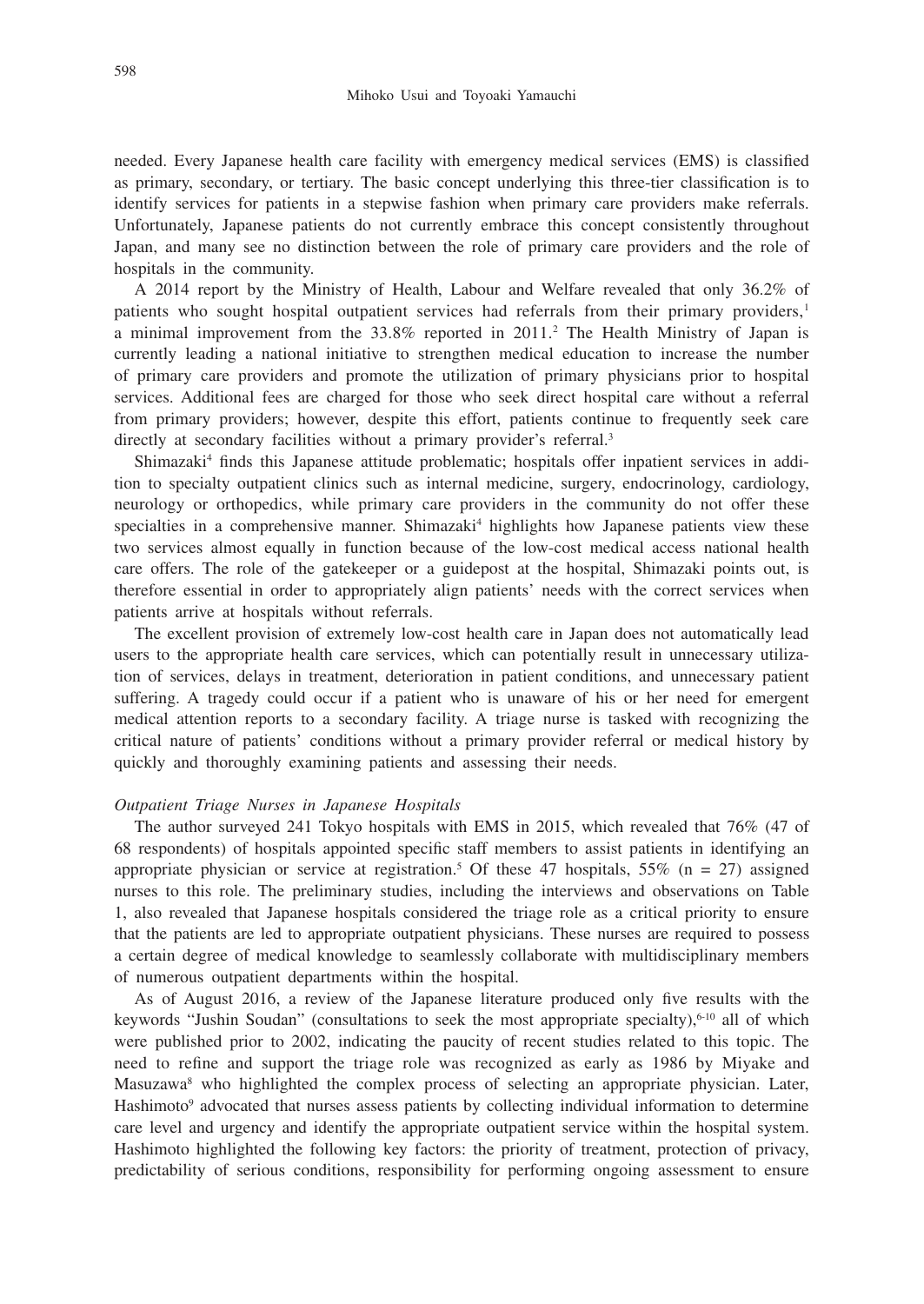|                                  | <b>First Survey in 2013</b>                                                                                                                                                                                                                                                                                                                                                                                                                                                                                                                                                                                             | <b>Second Survey in 2014</b>                                                                                                                                                                                                                                                                                                                                                                                                                                                                                                                                                                                                                                                                                                                                                                                                                     | Third Survey in 2015 <sup>5</sup>                                                                                                                                                                                                             |
|----------------------------------|-------------------------------------------------------------------------------------------------------------------------------------------------------------------------------------------------------------------------------------------------------------------------------------------------------------------------------------------------------------------------------------------------------------------------------------------------------------------------------------------------------------------------------------------------------------------------------------------------------------------------|--------------------------------------------------------------------------------------------------------------------------------------------------------------------------------------------------------------------------------------------------------------------------------------------------------------------------------------------------------------------------------------------------------------------------------------------------------------------------------------------------------------------------------------------------------------------------------------------------------------------------------------------------------------------------------------------------------------------------------------------------------------------------------------------------------------------------------------------------|-----------------------------------------------------------------------------------------------------------------------------------------------------------------------------------------------------------------------------------------------|
| <b>Method</b>                    | Observations                                                                                                                                                                                                                                                                                                                                                                                                                                                                                                                                                                                                            | <b>Interviews</b>                                                                                                                                                                                                                                                                                                                                                                                                                                                                                                                                                                                                                                                                                                                                                                                                                                | Survey                                                                                                                                                                                                                                        |
| <b>Sample</b>                    | Kanagawa Prefecture<br>General Hospital Nurse<br>Consultation Booth and<br>Initial Visit Reception;<br>Tokyo General Hospital<br>General Information Desk                                                                                                                                                                                                                                                                                                                                                                                                                                                               | Nursing administrators at<br>seven general hospitals in the<br>Kanto area $(A-G)^*$                                                                                                                                                                                                                                                                                                                                                                                                                                                                                                                                                                                                                                                                                                                                                              | 241 hospitals in Tokyo<br>with secondary emergency<br>services                                                                                                                                                                                |
| <b>Study</b><br><b>Duration</b>  | September-October 2013<br>(total: 5 days; 30 hours)                                                                                                                                                                                                                                                                                                                                                                                                                                                                                                                                                                     | September-October 2014                                                                                                                                                                                                                                                                                                                                                                                                                                                                                                                                                                                                                                                                                                                                                                                                                           | September 2015                                                                                                                                                                                                                                |
| <b>Ethics</b><br><b>Approval</b> | Tokyo Ariake Medical<br>University Ethics<br>Committee Approval<br>No. 24                                                                                                                                                                                                                                                                                                                                                                                                                                                                                                                                               | Tokyo Ariake Medical<br>University Ethics Committee<br>Approval<br>No. 108                                                                                                                                                                                                                                                                                                                                                                                                                                                                                                                                                                                                                                                                                                                                                                       | Tokyo Ariake Medical<br>University Ethics<br>Committee Approval<br>No. 190                                                                                                                                                                    |
| <b>Results</b>                   | A triage nurse is able to<br>• judge the urgency of a<br>condition and transfer to<br>a higher level of care<br>when necessary.<br>• interview and collect<br>pertinent information on<br>patients' symptoms to<br>guide them to the most<br>appropriate<br>physician/specialty.<br>• provide guidance<br>regarding suggested care<br>while taking patients'<br>personal desires or<br>choices into<br>consideration.<br>• appropriately explain<br>necessary information to<br>patients.<br>• coordinate care with<br>other members or<br>departments through<br>effective communication<br>and consultation requests. | A triage nurse is able to<br>• conduct appropriate triage.<br>· examine symptoms and<br>the progression of existing<br>problems.<br>• make clinical judgements<br>concerning urgency and/or<br>severity.<br>· demonstrate relevant<br>knowledge of<br>pathophysiology and make<br>judgements accordingly.<br>• assess the appropriateness<br>and/or safety of patients<br>continuing to receive care at<br>the facility.<br>• remain informed of patient<br>volume demands at the<br>outpatient department and<br>coordinate with relevant<br>personnel to facilitate patient<br>flow.<br>· consult with physicians as<br>necessary.<br>• explain the specific<br>differences of primary care<br>vs. hospital care.<br>• adequately explain the<br>clinical rationale for any<br>suggested treatment.<br>• handle patient concerns with<br>care. | A triage nurse is able to<br>• make clinical judgements<br>based on appropriate<br>knowledge and<br>experience.<br>• collaborate with<br>physicians and other<br>multidisciplinary<br>members of the team<br>to meet each patient's<br>needs. |

**Table 1** Summary of Competency Items Identified from the Preliminary Studies

\*Hospital A (Tokyo, 400 beds, Director of Nursing); Hospital B (Ibaraki Prefecture, 800 beds, Director of Nursing); Hospital C (Chiba Prefecture, 149 beds, Director of Nursing); Hospital D (Tokyo, 815 beds, Nursing Department Deputy Director); Hospital E (Chiba Prefecture, 530 beds, Deputy Nursing Section Manager); Hospital F (Chiba Prefecture, 81 beds, Director of Nursing); Hospital G (Kanagawa Prefecture, 187 beds, Outpatient Manager)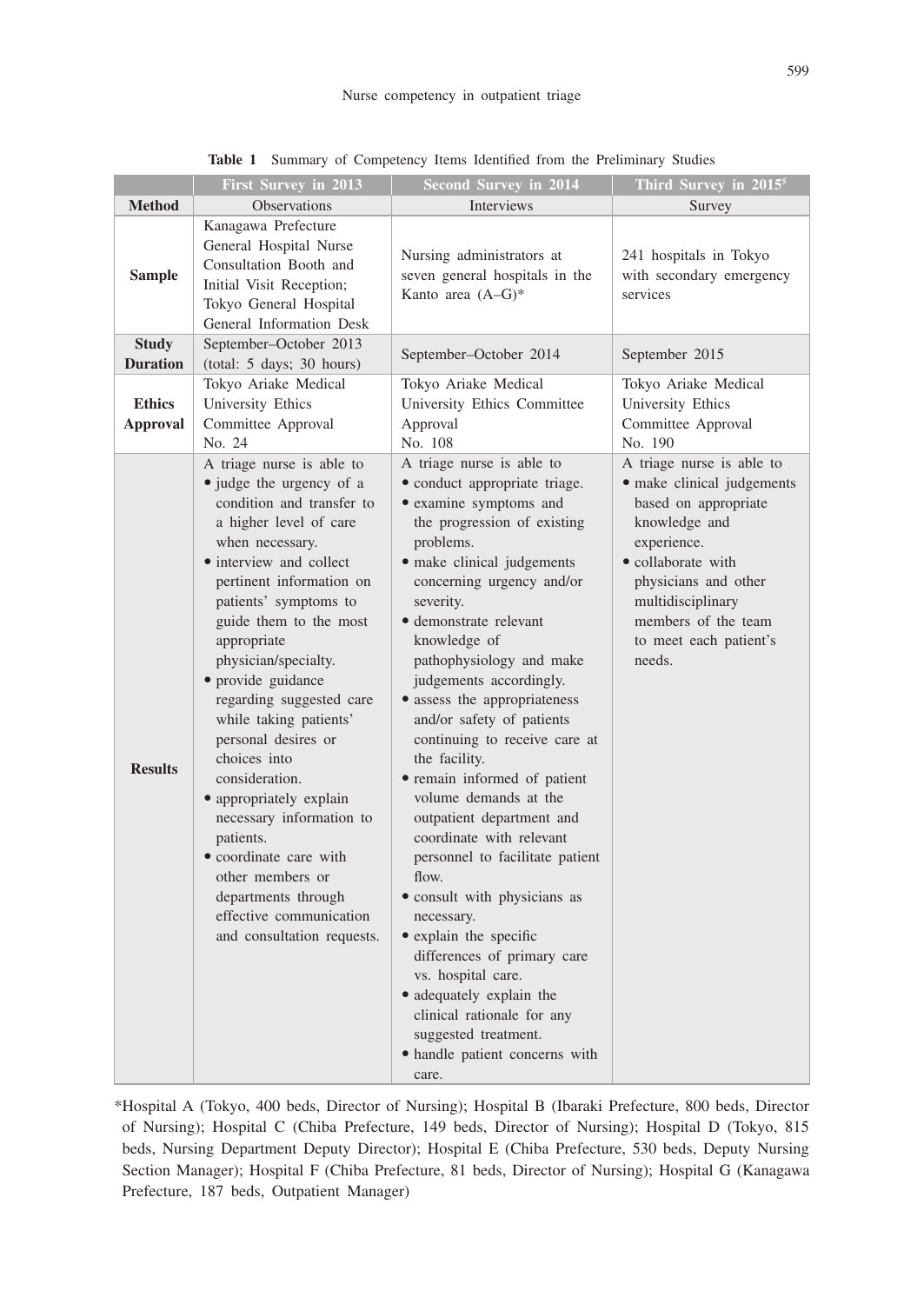serious conditions are not overlooked, and the necessity of an inter-facility communication system among hospitals with EMS.

The current situation in Japan reveals that the role Hashimoto<sup>9</sup> advocates for nurses has not been widely accepted in Japanese health care settings. Nurse competency and lack of training have been cited as a barrier to the establishment of quality nurse triage systems in Japan today, partially because the nursing competencies required to perform outpatient triage have not been clearly defined, described, proposed, or established in Japan. If the national initiative had been successful, refining the role of triage nurses at hospitals with EMS may not be necessary. However, only one third of patients that seek care at regional or local hospitals have an appropriate referral.3

### *Identified Gap in the Triage Nurse Role Competencies*

The role of an outpatient triage nurse in hospitals with EMS is essential to present-day Japan. Targeted training is necessary to ensure triage nurses understand the logistics of the triage process and recognize not only commonly seen critical conditions and associated symptoms but also symptoms related to chronic conditions that require urgent evaluation. The identification of the appropriate specialty services, including the emergency services relies on the expert judgement. However, no national standard for triage nurse role or an agreed-upon set competencies for triage nurses that educational/training content could be based on exist in Japan. In order for hospitals to foster effective care, refining and defining competency standards for outpatient triage nurses must become a priority.

A 3-round modified Delphi study was designed to seek expert opinions on triage nurse competencies and to refine the competencies using the following research question: What competencies are required of an outpatient triage nurse at a secondary Japanese hospital that offers emergency medical services?

## PRELIMINARY WORK FOR THE DELPHI STUDY

The authors assembled a list of potential competencies (see Tables 2, 3, and 4) based on the previous studies (Table 1) and the literature review. A 3-round modified Delphi study was used to gain consensus from nurse experts.

#### *Systematic Literature Review to Identify Triage Nurse Competencies*

The Cumulative Index to Nursing and Allied Health Literature (CINAHL) and Mendeley were searched for full-text publications using the keyword "triage," and the search was limited to the past 5 years (2012–2017). A total of 141 abstracts were extracted from CINAHL. Two researchers independently identified and reviewed 6 full articles and found 3 relevant studies.<sup>11-13</sup> Searching Mendeley search for the keyword "triage" resulted in 142 abstracts. After eliminating an Arabic abstract and a duplicate abstract, the same 2 researchers independently reviewed the remaining 140 abstracts. A total of 37 full articles were reviewed, and the researchers found 6 relevant publications.14-19 Numerous competencies were extracted from each of the relevant publications.

Six studies<sup>10,20-24</sup> published in Japanese concerning outpatient triage nurses were also referenced to identify additional relevant competencies. These studies were found using the latest nursing index web search, which led to 211 results for the keyword "triage," 83 for "nursing counseling," and 5 for "outpatient triage." After reading abstracts of the results, 27 full articles were selected; these articles were read independently by two researchers and lead to the selection of six relevant Japanese articles. In addition, 4 Japanese-published triage textbooks, $25-28$  2 triage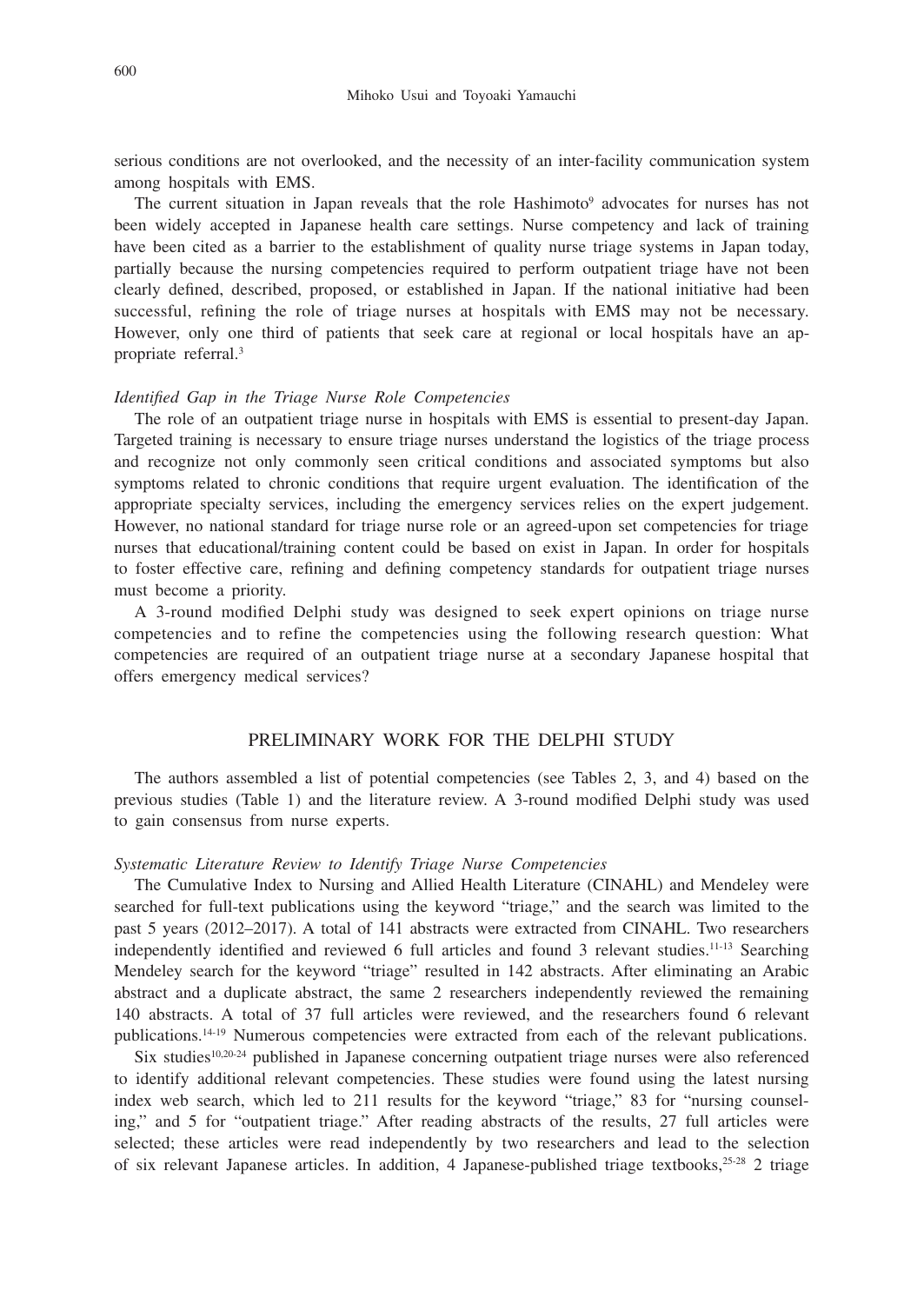textbooks in English,<sup>29-30</sup> and 1 Japanese textbook on primary care<sup>31</sup> provided valuable additional competencies. The Triage Guide for General Practice,<sup>32</sup> an official primary triage guide in the Netherlands that was developed as a result of the country's unique healthcare challenges, was also examined for relevant competencies.

**Table 2** Competency Items Based on the Conceptual Framework of the Ability to Understand Patients

|                         | <b>I. Ability to Understand Patients</b>                                                                                                                      |
|-------------------------|---------------------------------------------------------------------------------------------------------------------------------------------------------------|
| Item #                  | A. Ability to Apply Knowledge                                                                                                                                 |
| 1                       | Demonstrates skills necessary for triage                                                                                                                      |
| $\overline{\mathbf{c}}$ | Understands triage methods                                                                                                                                    |
| 3                       | Assesses urgency/severity                                                                                                                                     |
| $\overline{\bf{4}}$     | Prioritizes patients' needs to a higher level of care                                                                                                         |
| 5                       | Incorporates institutional policies/guidelines in decision making                                                                                             |
| 6                       | Recognizes conditions that must be addressed by the emergency department                                                                                      |
| 7                       | Recognizes symptoms that require outpatient emergency services                                                                                                |
| 8                       | Performs physical assessments using auscultation, palpation, consultation, and patient                                                                        |
|                         | interviews                                                                                                                                                    |
| 9                       | Makes clinical judgements                                                                                                                                     |
| 10                      | Assesses patients' care preferences during the decision-making process                                                                                        |
| 11                      | Listens carefully to ensure consistency in patient statements                                                                                                 |
| 12                      | Anticipates potential changes in conditions based on the assessment                                                                                           |
| 13                      | Identifies the need for additional assessment/exploration                                                                                                     |
| 14                      | Uses critical thinking while performing comprehensive assessments                                                                                             |
| 15                      | Assesses patients' cultural background information                                                                                                            |
| 16                      | Assesses patients' psychosocial and mental needs                                                                                                              |
| 17                      | Promptly performs comprehensive physical assessments based on priorities                                                                                      |
| 18                      | Critically analyzes, organizes, interprets, infers, and makes decisions based on physical                                                                     |
|                         | assessments                                                                                                                                                   |
| 19                      | Recognizes potential links between lifestyle factors and a patient's condition.                                                                               |
| 20                      | Selects the most appropriate transfer method for patients based on urgency if necessary                                                                       |
| 21                      | Recognizes and assesses victims of violence/abuse                                                                                                             |
| 22                      | Assesses if a patient agrees with the suggested treatment/interventions                                                                                       |
| 23                      | Is knowledgeable about the scope of services available at their institution                                                                                   |
| 24                      | Is knowledgeable about the workflow/logistics of handling outpatients at their institution                                                                    |
| 25                      | Is knowledgeable of the medical specialties offered at their institution                                                                                      |
| 26<br>27                | Is aware of current patient volume demands in each department<br>Understands emergency outpatient policies, including how to prioritize or re-triage patients |
| 28                      |                                                                                                                                                               |
|                         | Understands multidisciplinary collaboration between services, departments, and other<br>regional centers                                                      |
| 29                      | Is aware of additional services at other regional centers that are not offered at their                                                                       |
|                         | institution                                                                                                                                                   |
| 30                      | Knows how to coordinate care with other institutions in the region                                                                                            |
| 31                      | Is knowledgeable about emergency medical services in the area where their institution is                                                                      |
|                         | located                                                                                                                                                       |
| 32                      | Practices skilled infection control techniques                                                                                                                |
| 33                      | Has received training in and demonstrates skilled self-defense as needed                                                                                      |
| 34                      | Is an expert patient educator                                                                                                                                 |
| 81                      | Understands patients' visits comprehensively, including previous treatment                                                                                    |
| 82                      | Identifies the primary purpose of patients' visits and of potential treatment                                                                                 |
| 83                      | Obtains information to understand how patients' current care may impact their hospital care                                                                   |
| 84                      | Performs ongoing assessment after the initial triage                                                                                                          |
|                         | <b>B. Developing Interpersonal Relationships</b>                                                                                                              |
| 35                      | Makes proper introductions to inform patients of his/her role                                                                                                 |
| 36                      | Identifies and confirms patients' needs                                                                                                                       |
| 37                      | Communicates effectively with patients and families                                                                                                           |
| 38                      | Discreetly obtains necessary information from victims of violence/abuse                                                                                       |
| 39                      | Behaves professionally                                                                                                                                        |
| 40                      | Displays proper interpersonal skills                                                                                                                          |
| 41                      | Communicates emergency needs in a timely manner                                                                                                               |
| 42                      | Communicates effectively with multidisciplinary members, families, and service providers                                                                      |
|                         | in the community                                                                                                                                              |
| 43                      | Asks accurate questions to obtain applicable/relevant information from patients                                                                               |
| 44                      | Approaches patients with compassionate and considerate manners                                                                                                |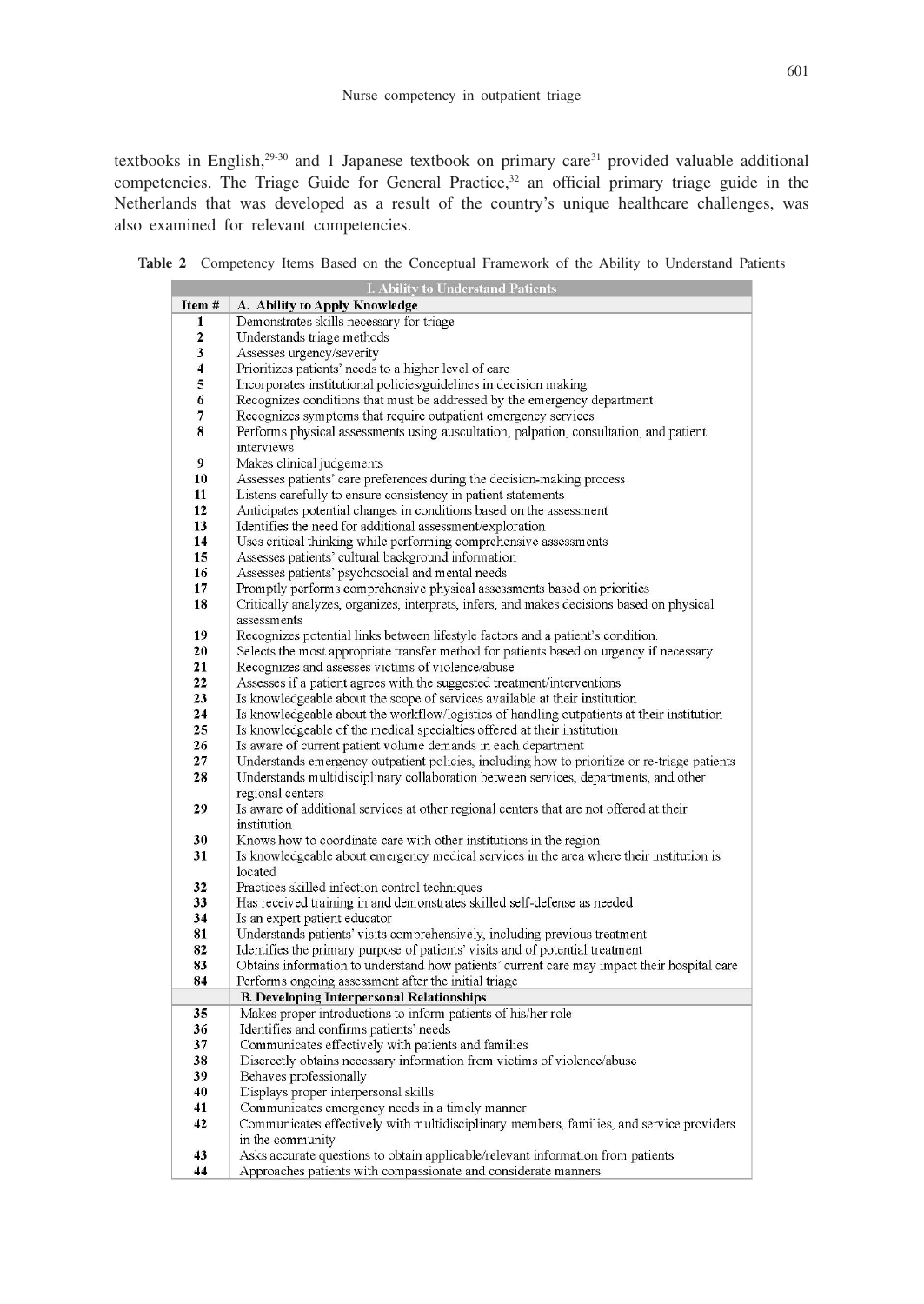|       | <b>II. Practicing Patient-Centered Nursing</b>                                                                                     |
|-------|------------------------------------------------------------------------------------------------------------------------------------|
| Item# | A. Providing Nursing Care                                                                                                          |
| 45    | Responds effectively to abuse victims                                                                                              |
| 46    | Assesses psychosocial needs and offers appropriate options for optimal care                                                        |
| 47    | Guides a patient in making a selection from multiple provider options                                                              |
| 48    | Communicates the triage process and care levels to every patient                                                                   |
| 49    | Effectively communicates the process and fees involved in receiving service                                                        |
| 50    | Effectively communicates how the institution coordinates care with a patient's primary<br>provider                                 |
| 51    | Communicates effectively to guide a patient to another facility if necessary service is better<br>provided elsewhere               |
| 52    | Provides information regarding waiting time                                                                                        |
| 53    | Guides patients to the appropriate specialty department where further examination can<br>appropriately address the patient's needs |
| 54    | Provides appropriate patient counseling                                                                                            |
| 55    | Supports a patient appropriately by considering psychosocial/mental needs                                                          |
| 56    | Effectively considers patients' cultural/religious/ethnic backgrounds when providing support                                       |
| 57    | Multitasks, if needed, to address patients simultaneously                                                                          |
| 58    | Skillfully synthesizes patient responses as vital data in guiding the patient to the most                                          |
|       | appropriate department within the facility                                                                                         |
|       | <b>B.</b> Ethical Practice                                                                                                         |
| 59    | Accepts any patient who reports to the triage station                                                                              |
| 60    | Provides privacy while obtaining a patient's personal information                                                                  |
| 61    | Obtains required informed consent prior to guiding a patient to a proposed department                                              |
| 62    | Informs a patient of his/her autonomous rights                                                                                     |
| 63    | Respects individual needs and values patient autonomy                                                                              |
|       | C. Professional Relationships and Management                                                                                       |
| 64    | Communicates patient information accurately among professional members of the hospital                                             |
| 65    | Communicates effectively with the medical team to facilitate care                                                                  |
| 66    | Recognizes the need to consult appropriate team members in a timely manner to achieve<br>optimal care for every patient            |
| 67    | Delegates tasks to other professional team members as appropriate                                                                  |
| 68    | Multitasks when needed (parallel processing)                                                                                       |
| 69    | Prioritizes the order in which physicians should be seen (if more than one is necessary)                                           |
| 70    | Prioritizes patients' expectations and desires while coordinating care                                                             |
| 71    | Expertly educates staff members as needed                                                                                          |
| 72    | Maintains professional and cordial relationships with colleagues                                                                   |
| 73    | Understands and embraces the value of a triage nurse                                                                               |

**Table 3** Competency Items Based on the Conceptual Framework of Patient-Centered Nursing

|  | Table 4 Competency Items Based on the Conceptual Framework of Ensuring Quality Nursing |  |  |  |  |  |  |  |  |  |  |
|--|----------------------------------------------------------------------------------------|--|--|--|--|--|--|--|--|--|--|
|--|----------------------------------------------------------------------------------------|--|--|--|--|--|--|--|--|--|--|

| <b>III. Ensuring Quality Nursing</b> |                                                                                          |  |  |  |  |
|--------------------------------------|------------------------------------------------------------------------------------------|--|--|--|--|
| Item#                                |                                                                                          |  |  |  |  |
| 74                                   | Consistently evaluates the outcomes of triage nurses' decision-making support            |  |  |  |  |
| 75                                   | Maintains data regarding triage department support provided to patients                  |  |  |  |  |
| 76                                   | Maintains data regarding subsequent events and outcomes after triage                     |  |  |  |  |
| 77                                   | Evaluates/analyzes the effectiveness of the triage department's decision-making support  |  |  |  |  |
| 78                                   | Evaluates/analyzes the outcomes of the triage department's decision-making support       |  |  |  |  |
| 79                                   | Performs quality analysis to follow the outcomes of triage service                       |  |  |  |  |
| 80                                   | Routinely synthesizes triage data to present to leadership in an effort to contribute to |  |  |  |  |
|                                      | maximum quality improvement efforts                                                      |  |  |  |  |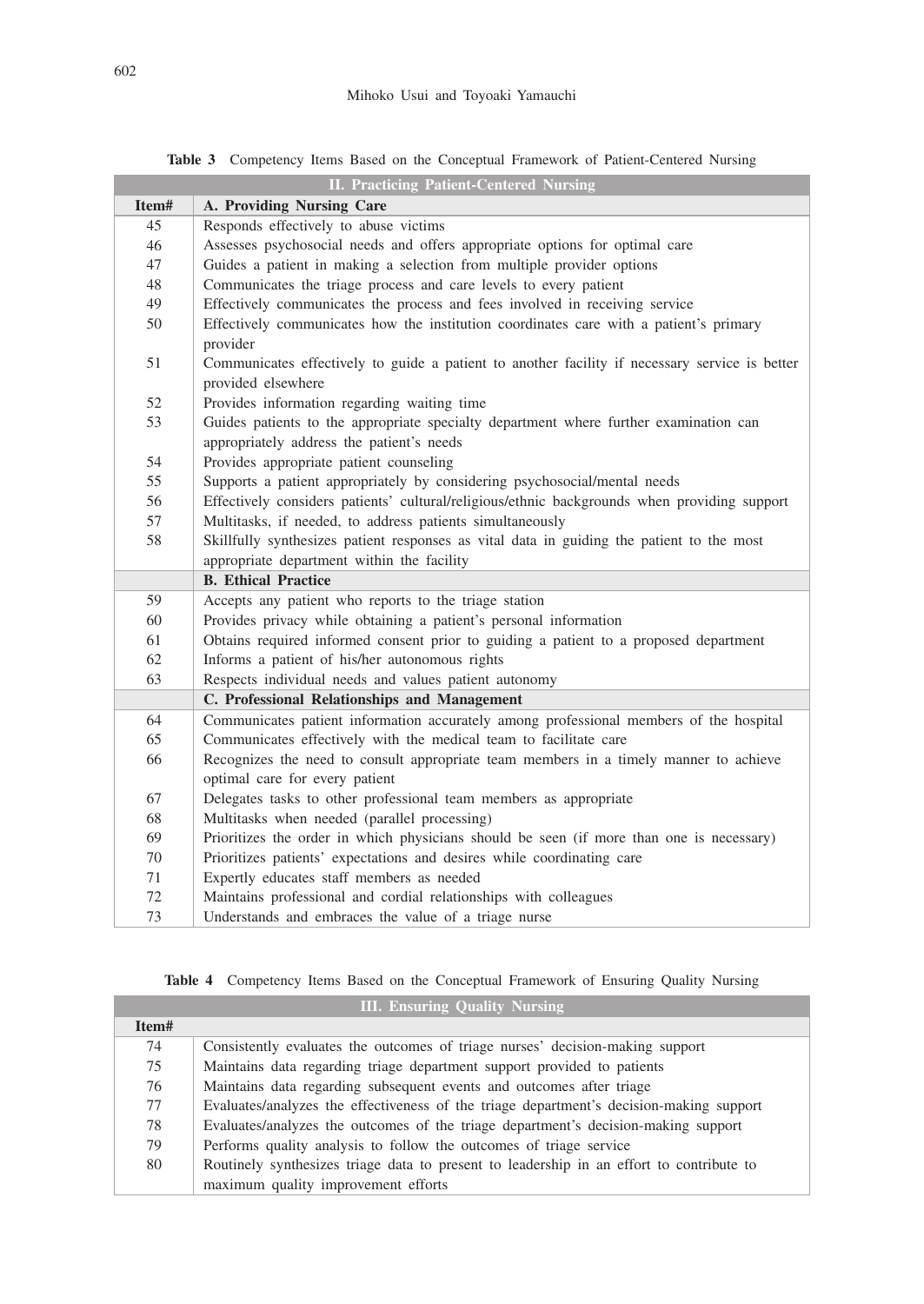### *Competencies from Preliminary Studies*

Observational studies, interviews, and surveys<sup>5</sup> were conducted at multiple health care settings in the larger Tokyo area from 2012–2015. The findings from each study reported on Table 1 added valuable, practical competencies to this study. A total of 180 competencies were identified as a result of the in-depth literature search and preliminary studies, Selecting Questionnaire Items for the Modified Delphi Process

The conceptual framework for nursing competency reported by Matsutani et  $al^{33}$  was used as the foundation for the 3 initial primary domains to organize the competency items for triage nurse competency: 1) understands patient needs, applies knowledge, and develops relationships with patients and families; 2) practices patient-centered nursing care focused on ethical practice and professional relationships/management; and 3) utilizes advanced quality improvement methods.

After carefully considering each of the 180 items in relation to the 3 domains, a total of 80 items were selected (see Tables 2, 3, and 4). In response to suggestions from the experts, 4 items (in Table 1, I-A [81–84]) were added after the first Delphi round.

Content validity was evaluated by 3 PhD nurse experts using Mokkink's<sup>34</sup> COSMIN checklist. Additionally, 4 nursing administrators and 1 physician evaluated the surface validity to assess the subjectivity of the measurement procedure as a valid measure for this study. To finalize the list, the 2 primary researchers deliberated terminology and clarity in any areas of concern.

Next, 4 nursing administrators and 1 physician piloted the questionnaires twice by closely following the exact procedures that experts would be asked to follow. In addition, the Wilcoxon signed rank sum test was used for each item to assess statistical difference. No items differed significantly between the test and the retest.

# MATERIALS AND METHODS

#### *Study Design and Setting*

A 3-round modified Delphi study was conducted in Japan from August–November 2017. The Delphi method is widely used to gather consensus from selected experts within a specific area. The technique is designed as a group communication process which aims to achieve agreement on a specific subject matter.35

#### *Samples and Sampling Method*

A convenience sample of experts was recruited using the following methods: 1) invitations sent to Directors of Nursing at 1,000 randomly selected hospitals from a list of all hospitals in Japan; 2) invitations sent to former research collaborators from the Tokyo Metropolitan Government survey conducted in 2015; 3) invitations to authors of published dissertations that discussed "outpatient triage" who submitted a research participation agreement; and 4) invitations sent to colleagues in the primary researchers' professional networks.

## *Inclusion Criteria*

To be considered an expert, each individual was required to have experience working in a secondary Japanese health care institution where multiple subspecialty services, including EMS, were offered. Additionally, each expert had to meet 1 of the following inclusion criteria: 1) worked as an outpatient triage nurse for a minimum of 1 year; 2) served as a nurse manager who had the authority to appoint an outpatient triage nurse; or 3) served as a hospital physician with experience appointing outpatient triage nurses.

The initial Delphi round took place in September 2017. The first-round Delphi survey con-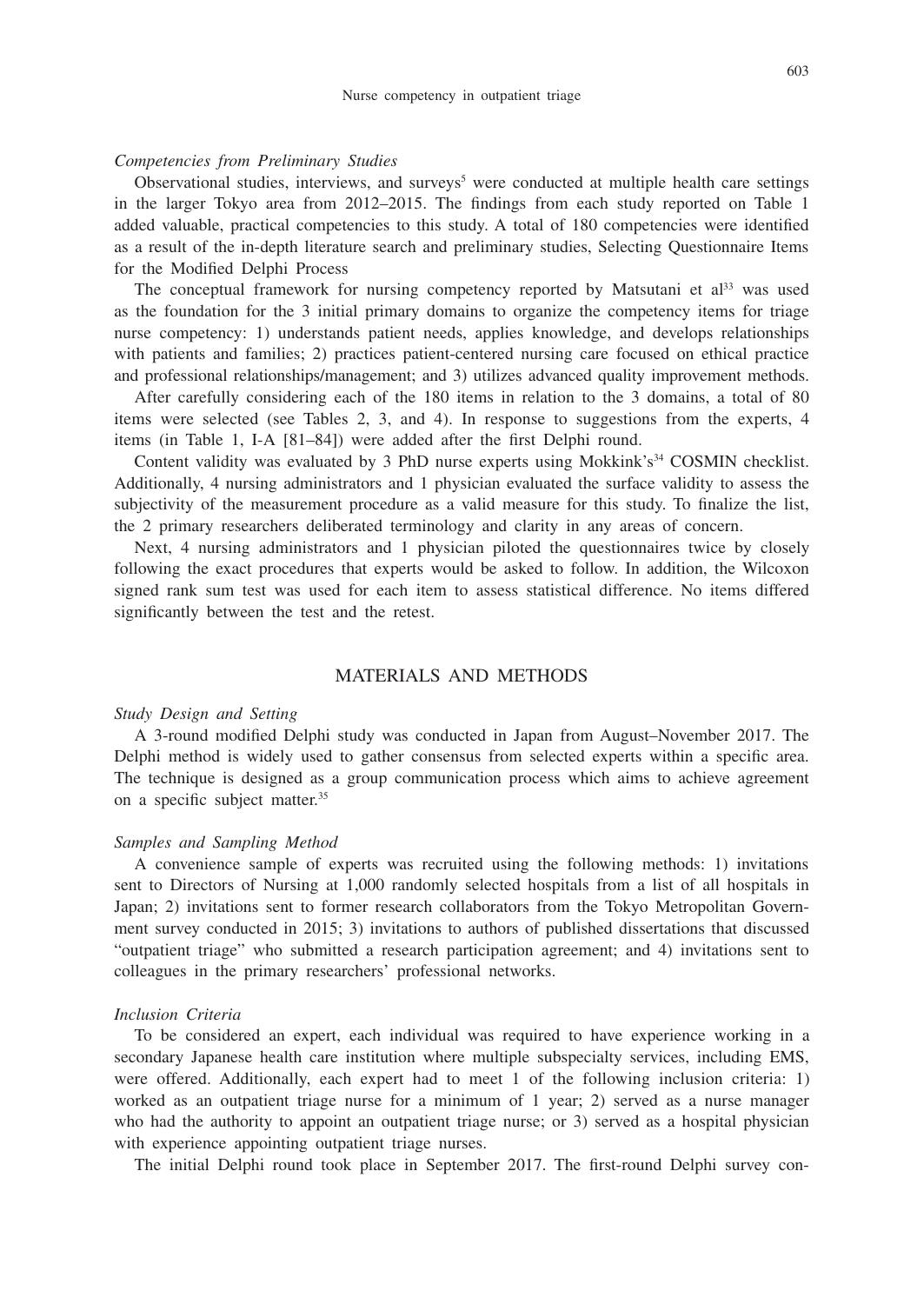tained 80 triage nurse competencies and asked the experts to evaluate the importance of each item on a 7-point Likert scale  $(1 = not at all important, 4 = neutral, 7 = extremely important)$ . In the initial round, experts were given the opportunity to suggest any additional items they believed were missing in a free-response text box. The second Delphi round was conducted in October 2017 with a total of 84 items, as 4 items were added because of the experts' suggestions. The final Delphi round occurred in November 2017. On the second and the third rounds, experts were provided with the results from the previous rounds but were not given the option for free-response suggestions.

#### *Statistical Analysis*

SPSS Statistics version 23.0 (IBM-Japan, Tokyo, Japan) was used to analyze the results of this study. Univariate analysis was completed to obtain the frequency distribution of the variables. Additional bivariate and multivariate analyses were conducted as appropriate, including a T-test to compare the characteristics of the expert groups according to the inclusion criteria 1–3.

#### *Ethical Considerations*

This study was approved by the ethics committee of the Bioethics Review Board of the Graduate School of Medicine and Nagoya University Hospital in Nagoya, Japan (approval number 17-133).

# RESULTS

#### *Subject Group Characteristics*

A total of 85 experts participated in the Delphi survey. The experts consisted of 69 (81%) outpatient triage nurses (inclusion criterion 1) and 38 (45%) nursing administrators (inclusion criterion 2). In addition, 24 (28%) experts fulfilled both criterion (inclusion criteria 1 and 2) (Table 5). No physicians participated in this study despite efforts to form a diverse panel by inviting members from both the nursing and medical community during the recruiting process.

#### *Identifying Important Competencies*

A free-response text box provided for the initial round of Delphi yielded 8 additional items suggested by experts. The primary researchers examined these 8 items closely and identified 4 to be already included in the original 80 competency items in slightly different language use, thus added the rest of the 4 (Table 2: items #81–84) to the list for subsequent Delphi rounds. The second and the third rounds of the Delphi process were completed by November 2017, with participation and attrition rates as reported in Table 5.

|                                                    |         | $1^{st}$ Delphi Round $2^{nd}$ Delphi Round $3^{rd}$ Delphi Round |          |
|----------------------------------------------------|---------|-------------------------------------------------------------------|----------|
| Number of surveys distributed                      | 131     | 85                                                                | 85       |
| <b>Responses</b>                                   | 85(65%) | 82 (96%)                                                          | 79 (93%) |
| Valid responses                                    | 82      | 74                                                                | 77       |
| Respondents to 1 <sup>st</sup> Delphi Round (Based | $n(\%)$ |                                                                   |          |
| on Inclusion Criterion 1–2)                        |         |                                                                   |          |
| 1. Nurse who has at least one year of              | 69 (81) |                                                                   |          |
| experience as an outpatient triage nurse           |         |                                                                   |          |
| 2. Nursing administrator who has/has had           |         |                                                                   |          |
| the authority to appoint an outpatient triage      | 38 (45) |                                                                   |          |
| nurse                                              |         |                                                                   |          |
| $3.$ Both 1 and 2                                  | 24 (28) |                                                                   |          |

**Table 5** Responses and Respondents' Characteristics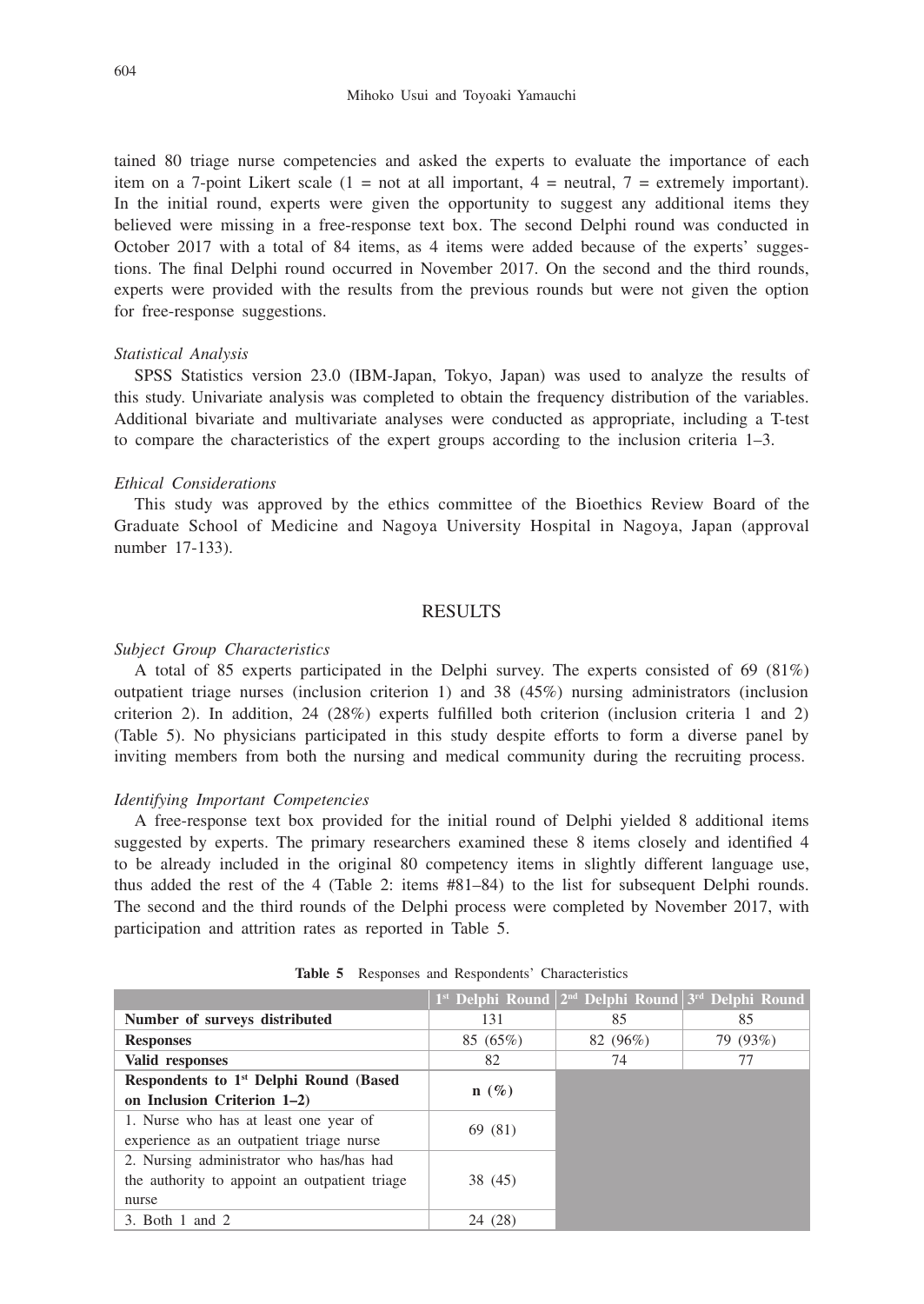Most of the competencies earned a mean of 5.0 and above; however, the mean varied from 4.43 to 6.05. The standard deviation (SD) varied widely from 0.52 to 1.16 among items, demonstrating variations in agreement. The mean/SD for items identified as important at the end of the third Delphi round were reported in Table 6.

| Item #                  | Mean | percentage<br>${\rm SD}$ |                | Item # | Mean | ${\rm SD}$ | percentage     |
|-------------------------|------|--------------------------|----------------|--------|------|------------|----------------|
|                         |      |                          | rated $\geq 6$ |        |      |            | rated $\geq 6$ |
| $\mathbf{1}$            | 5.71 | 0.76                     | 61.0           | 43     | 5.65 | 0.62       | 57.1           |
| $\mathbf 2$             | 5.23 | 0.69                     | 28.6           | 44     | 5.87 | 0.71       | 70.1           |
| $\mathbf{3}$            | 6.05 | 0.87                     | 74.0           | 45     | 5.21 | 0.59       | 22.1           |
| $\overline{\mathbf{4}}$ | 5.92 | 0.72                     | 79.2           | 46     | 5.25 | 0.63       | 24.7           |
| 5                       | 5.29 | 0.70                     | 31.2           | 47     | 5.35 | 0.6        | 33.8           |
| $\boldsymbol{6}$        | 5.57 | 0.79                     | 48.1           | 48     | 5.27 | 0.62       | 26.0           |
| $\overline{7}$          | 5.68 | 0.82                     | 59.7           | 49     | 5.06 | 0.71       | 23.4           |
| 8                       | 5.66 | 0.75                     | 63.6           | 50     | 5.1  | $0.6\,$    | 19.5           |
| $\overline{9}$          | 5.32 | 0.82                     | 35.1           | 51     | 5.31 | 0.67       | 33.8           |
| 10                      | 5.23 | 0.67                     | 29.9           | 52     | 5.14 | 0.58       | 20.8           |
| 11                      | 5.70 | 0.71                     | 61.0           | 53     | 5.27 | 0.66       | 27.3           |
| 12                      | 5.62 | 0.74                     | 46.8           | 54     | 4.99 | 0.73       | 16.9           |
| 13                      | 5.36 | 0.71                     | 33.8           | 55     | 5.22 | 0.68       | 27.3           |
| 14                      | 5.36 | 0.71                     | 36.4           | 56     | 5.01 | 0.64       | 14.3           |
| 15                      | 5.12 | 0.58                     | 20.8           | 57     | 5.23 | 0.69       | 26.0           |
| 16                      | 5.23 | 0.60                     | 27.3           | 58     | 5.29 | 0.69       | 27.3           |
| $17\,$                  | 5.48 | 0.79                     | 40.3           | 59     | 5.7  | 0.67       | 63.6           |
| 18                      | 5.44 | 0.80                     | 37.7           | 60     | 5.69 | 0.65       | 63.6           |
| 19                      | 5.16 | 0.61                     | 19.5           | 61     | 5.7  | 0.69       | 59.7           |
| 20                      | 5.47 | 0.68                     | 39.0           | 62     | 5.42 | 0.66       | 35.1           |
| ${\bf 21}$              | 5.03 | 0.63                     | 13.0           | 63     | 5.36 | 0.71       | 31.2           |
| 22                      | 5.16 | 0.56                     | 19.5           | 64     | 5.78 | 0.7        | 64.9           |
| 23                      | 5.84 | 0.74                     | 71.4           | 65     | 5.82 | 0.64       | 68.8           |
| 24                      | 5.03 | 1.04                     | 22.4           | 66     | 5.99 | 0.72       | 76.6           |
| 25                      | 5.35 | 1.01                     | 36.8           | 67     | 5.82 | 0.62       | 72.7           |
| 26                      | 5.13 | 0.98                     | 27.6           | 68     | 5.52 | 0.7        | 45.5           |
| $27\,$                  | 5.17 | 1.16                     | 34.7           | 69     | 5.43 | 0.66       | 39.0           |
| 28                      | 5.27 | 0.95                     | 35.5           | 70     | 5.42 | 0.66       | 37.7           |
| 29                      | 5.25 | 1.02                     | 38.2           | 71     | 5.36 | 0.58       | 33.8           |
| 30                      | 5.21 | 0.91                     | 31.6           | 72     | 5.36 | 0.63       | 33.8           |
| 31                      | 5.23 | 0.94                     | 28.9           | 73     | 5.36 | 0.65       | 32.5           |
| 32                      | 5.70 | 1.05                     | 64.5           | 74     | 5.38 | 0.56       | 33.8           |
| 33                      | 5.77 | 1.01                     | 68.4           | 75     | 5.26 | 0.52       | 27.3           |
| 34                      | 5.25 | 1.08                     | 36.0           | 76     | 4.99 | 1.03       | 22.7           |
| 35                      | 5.29 | 0.92                     | 36.8           | 77     | 4.96 | 1.02       | 20.0           |
| 36                      | 5.35 | 0.91                     | 39.5           | 78     | 4.96 | 1.02       | 20.0           |
| 37                      | 5.51 | 0.70                     | 41.6           | 79     | 4.47 | $1.07\,$   | 12.0           |
| 38                      | 5.27 | 0.62                     | 28.6           | 80     | 4.43 | 1.15       | $10.8\,$       |
| 39                      | 5.69 | 0.61                     | 61.0           | 81     | 4.94 | $1.07\,$   | 21.3           |
| 40                      | 5.70 | 0.59                     | 63.6           | 82     | 4.97 | 1.05       | 21.3           |
| 41                      | 5.62 | 0.65                     | 55.8           | 83     | 4.9  | 1.07       | 17.3           |
| 42                      | 5.71 | 0.60                     | 63.6           | 84     | 5.08 | 1.05       | 26.7           |

**Table 6** Item Data: Mean, SD, and the Percentage of Experts who Rated the Item ≥ 6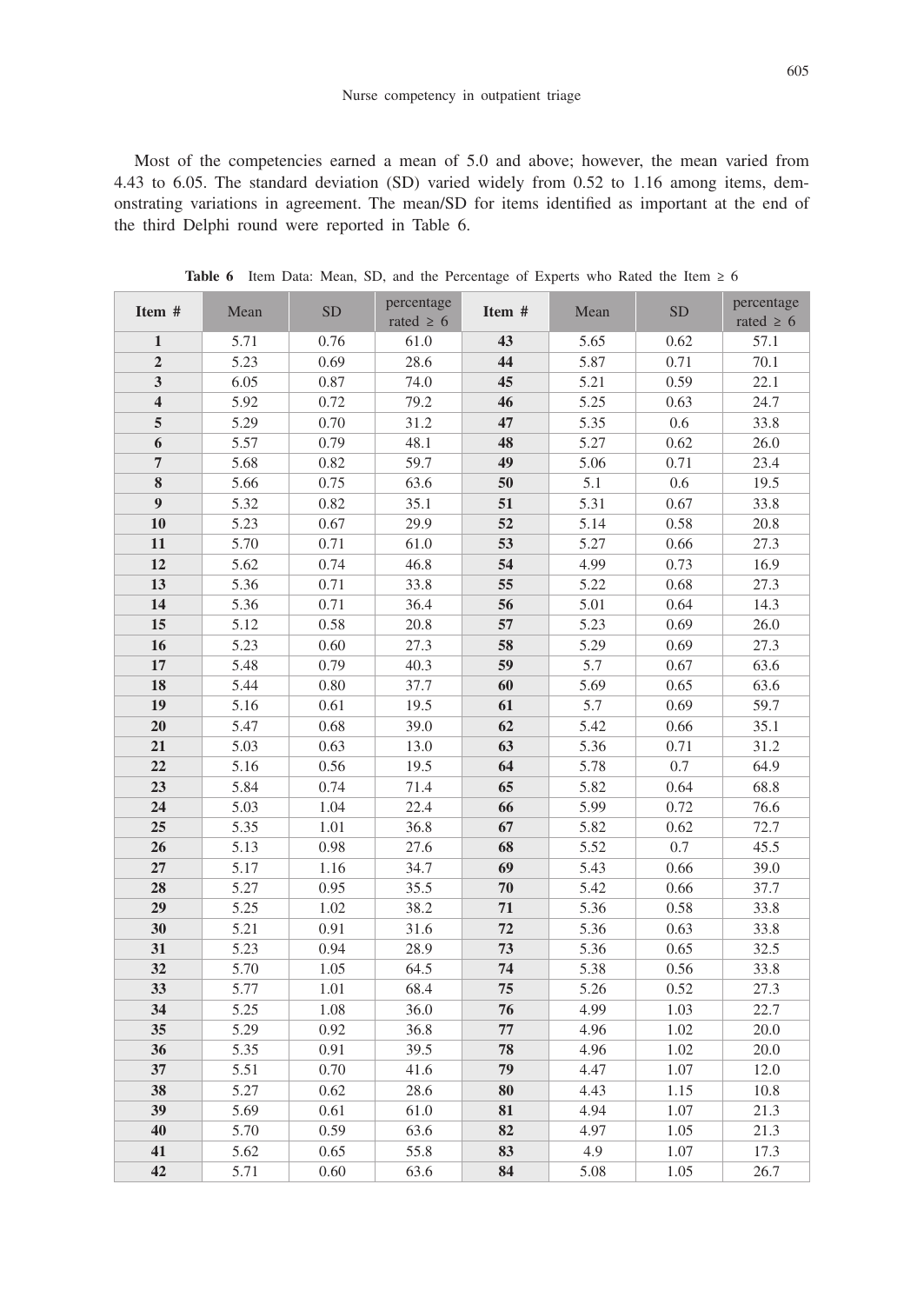| Item #                  | <b>Mean/SD</b> | <b>Competency Description</b>                                                   |
|-------------------------|----------------|---------------------------------------------------------------------------------|
|                         |                | I-A. Ability to Apply Knowledge                                                 |
| $\mathbf{1}$            | 5.71/0.76      | Demonstrates skills necessary for triage                                        |
| 3                       | 6.05/0.87      | Assesses urgency/severity                                                       |
| $\overline{\mathbf{4}}$ | 5.92/0.72      | Prioritizes patients' needs to a higher level of care                           |
| 7                       | 5.68/0.82      | Recognizes symptoms that require outpatient emergency services                  |
| 8                       | 5.66/0.75      | Performs physical assessments using auscultation, palpation, consultation, and  |
|                         |                | patient                                                                         |
| 11                      | 5.70/0.71      | Listens carefully to ensure consistency in patient statements                   |
| 23                      | 5.84/0.74      | Is knowledgeable about the scope of services available at their institution     |
| 32                      | 5.70/1.05      | Practices skilled infection control techniques                                  |
| 33                      | 5.77/1.01      | Has received training in and demonstrates skilled self-defense as needed        |
|                         |                | I-B. Developing Interpersonal Relationships                                     |
| 39                      | 5.69/0.61      | Behaves professionally                                                          |
| 40                      | 5.70/0.59      | Displays proper interpersonal skills                                            |
| 41                      | 5.62/0.65      | Communicates emergency needs in a timely manner                                 |
| 42                      | 5.71/0.60      | Communicates effectively with multidisciplinary members, families, and service  |
|                         |                | providers in the community                                                      |
| 43                      | 5.65/0.62      | Asks accurate questions to obtain applicable/relevant information from patients |
| 44                      | 5.87/0.71      | Approaches patients with compassionate and considerate manners                  |
|                         |                | <b>II-B.</b> Ethical Practice                                                   |
| 59                      | 5.70/0.67      | Accepts any patient who reports to the triage station                           |
| 60                      | 5.69/0.65      | Provides privacy while obtaining a patient's personal information               |
| 61                      | 5.70/0.69      | Obtains required informed consent prior to guiding a patient to a proposed      |
|                         |                | department                                                                      |
|                         |                | II-C. Professional Relationships and Management                                 |
| 64                      | 5.78/0.70      | Communicates patient information accurately among professional members of       |
|                         |                | the hospital                                                                    |
| 65                      | 5.82/0.64      | Communicates effectively with the medical team to facilitate care               |
| 66                      | 5.99/0.72      | Recognizes the need to consult appropriate team members in a timely manner      |
|                         |                | to achieve optimal care for every patient                                       |
| 67                      | 5.82/0.60      | Delegates tasks to other professional team members as appropriate               |

**Table 7** Highly Important Competency Items Based on Expert Majority (>50% rated as≥6)

The concept of majority rule, widely utilized in policy making and gaining consensus across many specialty fields, was used to identify important competencies. Table 7 presents the twentytwo items that were rated as  $\geq 6$  by over 50% of the experts.

### *Differences in Item Ratings Based on the Experts' Characteristics*

Two items, item 23, "Is knowledgeable about the scope of services available at their institution," and item 66, "Recognizes the need to consult appropriate team member in a timely manner to achieve the optimal care for every patient" were rated differently with statistical significance (item 23,  $p = 0.013$ ; item 66,  $p = 0.048$ ) based on the expert groups' backgrounds.

The nurse administrator group rated item 23 higher (mean: 6.31) than the triage nurse group rated this item (mean: 5.64) with significant difference  $(p = 0.013)$ . No differences were found when comparisons were made between other expert group combinations. The mean values of all the participating experts' ratings of item 23 in the first, second, and third round were not significantly different (mean: 5.99, 5.91, and 5.81;  $p = 0.60$ ). The SD in the first, second, and third round demonstrated increasing expert agreement as the Delphi process progressed (SD:1.07,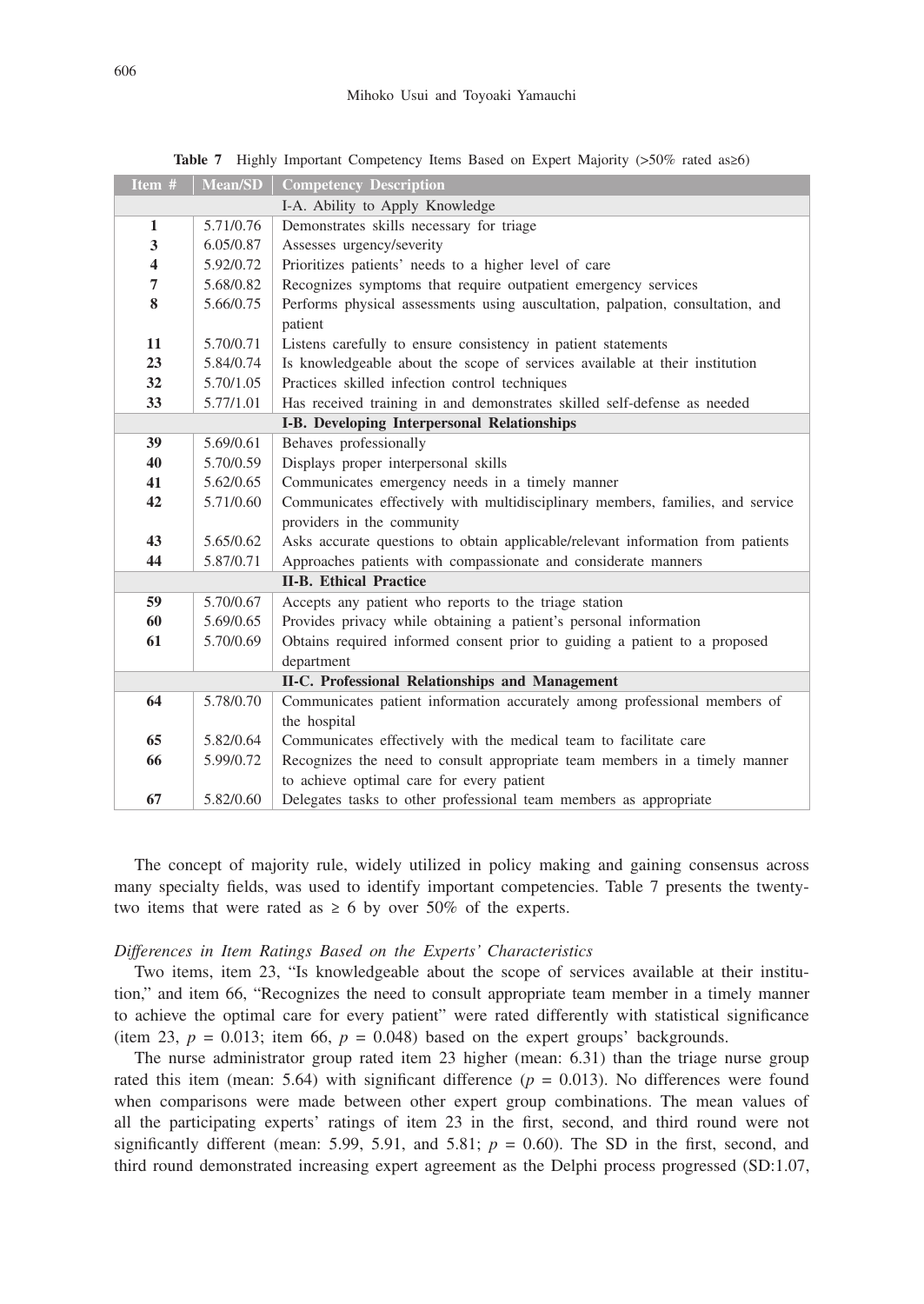#### 0.863, and 0.745).

For item 66, the expert group that only had triage nurse experience rated this item higher  $(mean = 6.14)$  than the group that had both triage nurse and nurse administration experience (mean = 5.68) with statistically significant difference  $(p = 0.048)$ , although not as significantly as the item 23. No differences were found when comparisons were made between other expert group combinations. All other items were rated similarly when analyzed based on the experts' background.

## *Trends in Agreement Through the Delphi Process*

No significant differences in the mean values of each item were observed in any of the Delphi rounds. However, the SD of each item decreased as the Delphi rounds progressed except for items 81–84, which were suggested by the experts in the initial Delphi round and were, therefore, only rated in the second and the third rounds.

## *Refining Competencies and Identifying Relevant Domains for 21st-Century Japan*

The primary researchers carefully refined the competencies once more by merging certain items or rephrasing the descriptions to ensure the language was clear, current, meaningful, practical, useful, and concrete. The researchers also sought consultation from international experts to evaluate the appropriateness of the domain categories according to global standards. The researchers proposed the following four domains as a result of the research:

- 1. Knowledge Application and Targeted Assessment
- 2. Interpersonal Skills
- 3. Professional/Ethical Practice
- 4. Multidisciplinary/Interprofessional Collaboration

Table 8 displays the organization of the final 22 items according to these domains.

# **DISCUSSION**

## *Strengths of this Study*

An extensive attempt was made to consolidate expert opinions on the essential competencies for outpatient triage nurses in Japanese secondary hospital settings with EMS. To the best of the authors' knowledge, this is the first study in recent Japanese health care history to explore essential competencies for the role of Japanese outpatient triage nurses. More than one-fourth had experience as both a triage nurse and a nurse administrator, adding to the rich background experience of the participating experts. Additionally, the low attrition rate throughout the Delphi process, as reported in Table 5, adds additional value to the findings.

The final list of 22 items reported in Table 8 offers the most comprehensive guide for current health care facility administrators, nurse managers, clinicians, researchers, and educators who are committed to strengthening the gatekeeper/guidepost role at every health care facility. Nurses are positioned and trusted as one of the health care professionals who serve and have close contact with patients in various clinical settings. Therefore, it is fitting that nursing plays a vital role in triage.<sup>31</sup>

### *Limitations of the Study*

Special care was given to recruit a wide variety of experts for this study by sending invitations to Directors of Nursing at 1000 randomly selected Japanese hospitals. However, the potential bias remains, especially given participation was voluntary that results may have been influenced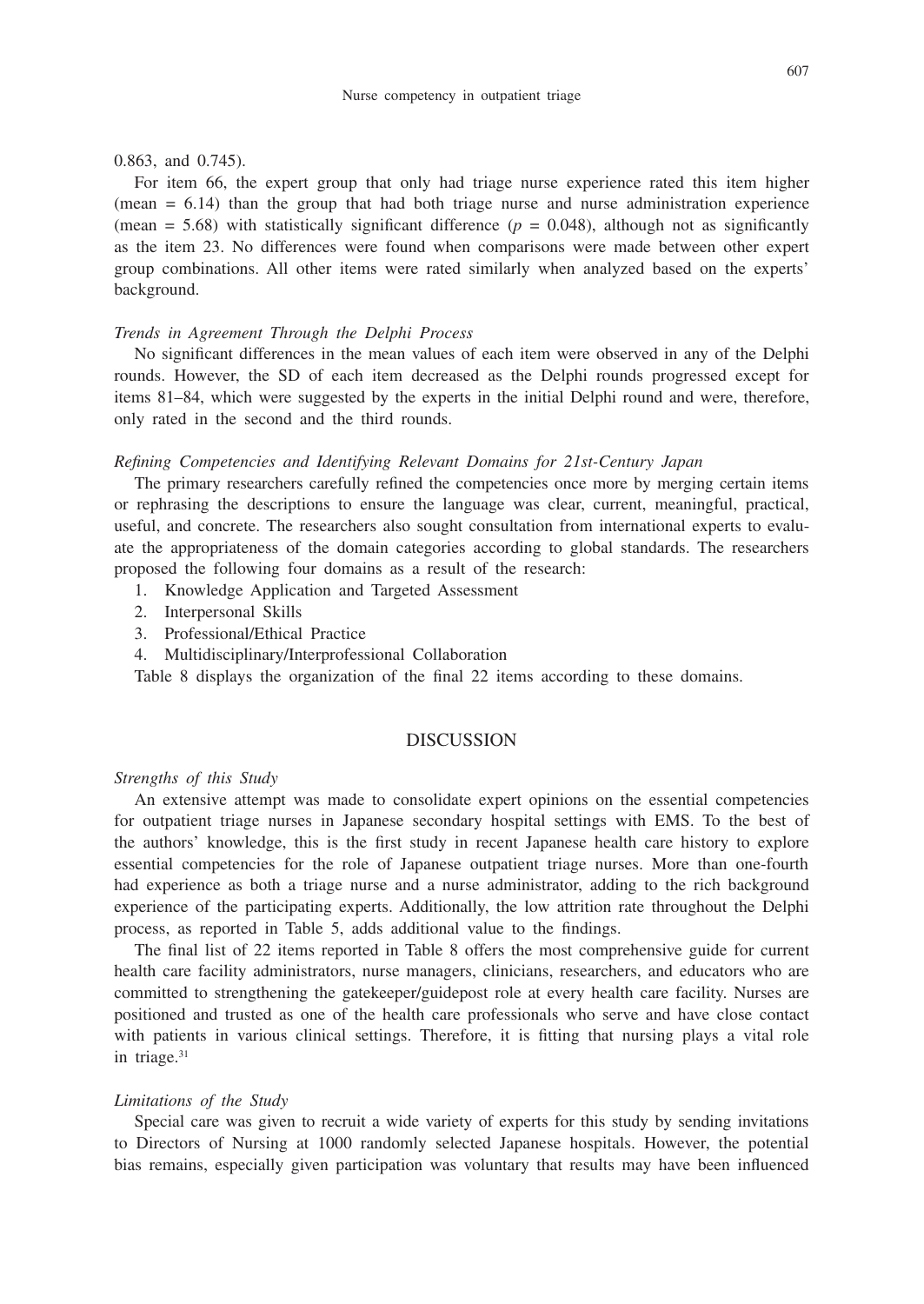|  |  |  |  |  | Table 8 Final 4 Domains and Refined Competencies |
|--|--|--|--|--|--------------------------------------------------|
|--|--|--|--|--|--------------------------------------------------|

| Item#        | <b>Mean</b> | <b>Domains and Competencies</b>                                                  |
|--------------|-------------|----------------------------------------------------------------------------------|
|              |             | Knowledge Application and Targeted Assessment                                    |
| $\mathbf{1}$ | 5.71        | Demonstrates skills necessary for triage                                         |
| 3/4          | 6.05/5.92   | Recognizes urgency/severity of conditions and transfers patients to a higher     |
|              |             | level of care if necessary                                                       |
| 7            | 5.68        | Recognizes symptoms that require outpatient emergency services                   |
| 8            | 5.66        | Performs a thorough physical assessment of each system using auscultations,      |
|              |             | palpations, patient interviews, and consultations with others as needed          |
| 11/43        | 5.70/5.65   | Listens carefully to ensure consistency in patient statements and asks accurate  |
|              |             | and targeted questions to obtain relevant information                            |
| 23           | 5.84        | Demonstrates in-depth knowledge of the services available at their facility      |
| 32           | 5.70        | Practices skilled infection control techniques                                   |
| 33           | 5.77        | Is trained in and demonstrates skilled self-defense as needed                    |
|              |             | <b>Interpersonal Skills</b>                                                      |
| 39           | 5.69        | Behaves in a professional and appropriate manner at all times                    |
| 40           | 5.70        | Displays proper interpersonal skills in communicating with patients and families |
| 44           | 5.87        | Demonstrates a compassionate and considerate attitude towards all patients and   |
|              |             | families                                                                         |
|              |             | <b>Professional/Ethical Practice</b>                                             |
| 59           | 5.70        | Accepts every patient who reports to the triage station                          |
| 60           | 5.69        | Provides privacy while obtaining a patient's personal information                |
| 61           | 5.70        | Obtains required informed consent prior to guiding a patient to the proposed     |
|              |             | department                                                                       |
|              |             | Multidisciplinary/Interprofessional Collaboration                                |
| 41           | 5.62        | Communicates emergency needs to relevant staff members in a timely manner        |
|              |             | to prevent care delays                                                           |
| 42           | 5.71        | Communicates effectively with multidisciplinary staff members, including         |
|              |             | primary providers or follow-up service providers in the community                |
| 64/65        | 5.78/5.82   | Communicates relevant/accurate medical information to medical members of the     |
|              |             | team to facilitate care coordination that prioritizes needs appropriately        |
| 66           | 5.99        | In challenging cases, recognizes the need to consult members of the team in a    |
|              |             | timely manner to achieve optimal, timely care decisions for every patient        |
| 67           | 5.82        | Delegates tasks to appropriate multidisciplinary team members when necessary     |
|              |             | to achieve efficient, quality triage service                                     |

by degrees of individual interest in the topic. Physician recruitment efforts did not result in the inclusion of physician participants on the panel. The authors believe that the impact of the absence of physician participants is ameliorated by the presence of physician colleagues among the consultants and advisors throughout the duration of the study from the design to completion.

The authors' extensive literature search did not identify similar studies on the triage role in a Japanese setting, therefore direct comparisons with other studies were not possible. International publications were extensively researched; however, the unique quality of the Japanese health care system and its particular challenges rendered it difficult to make direct comparisons. However, similarities were noted in the suggestion of priorities in recognition of critical conditions and in collaborating with other professionals in timely manner.

## *Role-Specific Perceptions*

The two items (23 and 66) that were ranked with statistically significant differences may be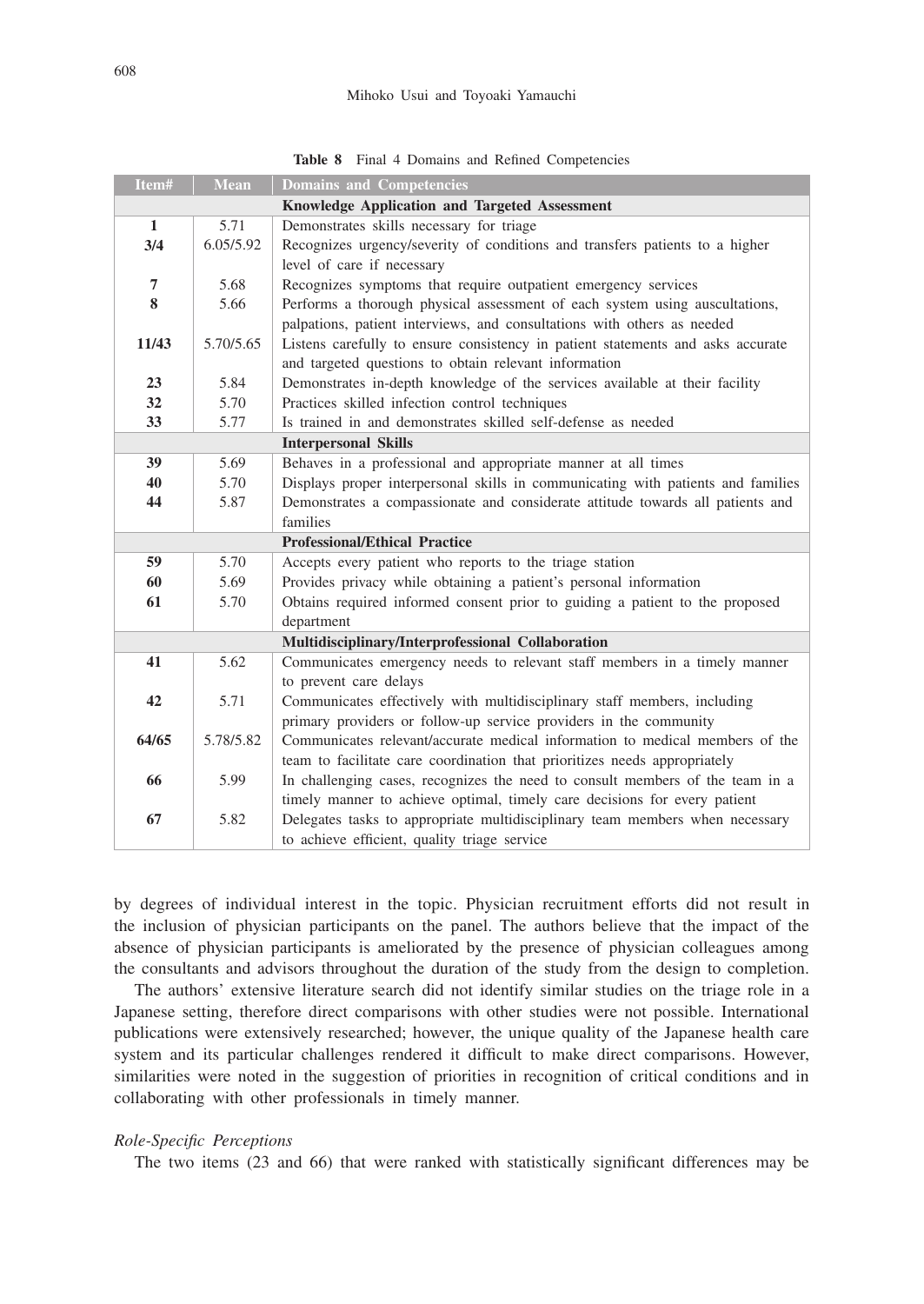explained by the expert groups' background characteristics. Item 23 was rated higher by the nurse administrators compared to the nurses who only had triage nurse experience. Nurse managers in Japan have typically transferred through multiple departments within one facility prior to attaining a managerial position; this may have given nurse managers additional expertise that cause them to emphasize the need to be knowledgeable about the scope of services available at their institution.

Item 66 was rated higher by the experts who only had triage nurse experience compared to those who had both triage nurse and nurse manager experience. This may be a reflection of nurse manager's strong familiarity and comfort with experts within the facility, thus lessening their sense of urgency in needing to know the experts. The statistical differences may not be clinically significant; however, when considering the implementation of educational program development, it is important to recognize and acknowledge how background experience impacts perception.

### *Outcome Surveillance Needs in Clinical Practice*

Surveillance of triage outcomes is essential to ensure continued success. The authors are not certain why quality improvement responsibilities such as items 74–80 (Table 4) to address the surveillance of outcomes were not viewed as important by the experts in this study. The third category of the original conceptual framework of general nursing competency included "ensuring the quality of nursing by utilizing advance quality improvement methods."33 Worldwide, quality improvement projects are viewed as essential in continuing to survey healthcare outcomes, and these efforts are often led by nurses.<sup>36</sup> These efforts may not have been fully adopted by nursing professionals in Japan as of yet. In the future, quality improvement must become a key competency in every area of nursing, including triage nursing.

#### *Implications for Practice*

The implications of this study are significant, as the findings can be used as a foundation for developing training programs or establishing national standards, both of which must be considered urgent needs for Japanese health care given the continued trends of Japanese patients not seeking primary providers before hospital care. Identifying the specific conditions, symptoms, and disease processes and comprehensive pathophysiology content for inclusion in training programs requires further refinement, especially for domain 1.

The triage nurse role is aligned with national policy and may potentially become more valuable even if a successful reduction in direct hospital visits without primary providers' referrals is achieved, especially in light of the new waves of efforts by the Japanese Ministry of Health and Welfare in rethinking how to alleviate the current burden of the physicians' workload (Hatarakikata-kaikaku).37

National health policy debate is increasingly highlighting the need to task-shift various aspects of medical roles to be shared with nursing and other professionals through innovative and systematic training/education.<sup>37</sup> Frequently held government committee discussions and published reports on the subject of "Hatarakikata-kaikaku" demonstrate the significance of this matter.<sup>38</sup> The national priority today is not necessarily to increase the number of physicians to share the burden, but to effectively alleviate the current demand that is unfairly placed on the Japanese physician workforce, especially at secondary and tertiary facilities that communities rely on. Fortifying a sustainable system for Japan in face of an increasing aging population and dwindling younger population without compromising the quality of care requires innovation.<sup>39</sup>

#### *Implications for Research*

Once national standards are established and a training program is developed, further research will be necessary to examine how the suggested competencies impact current needs in Japan.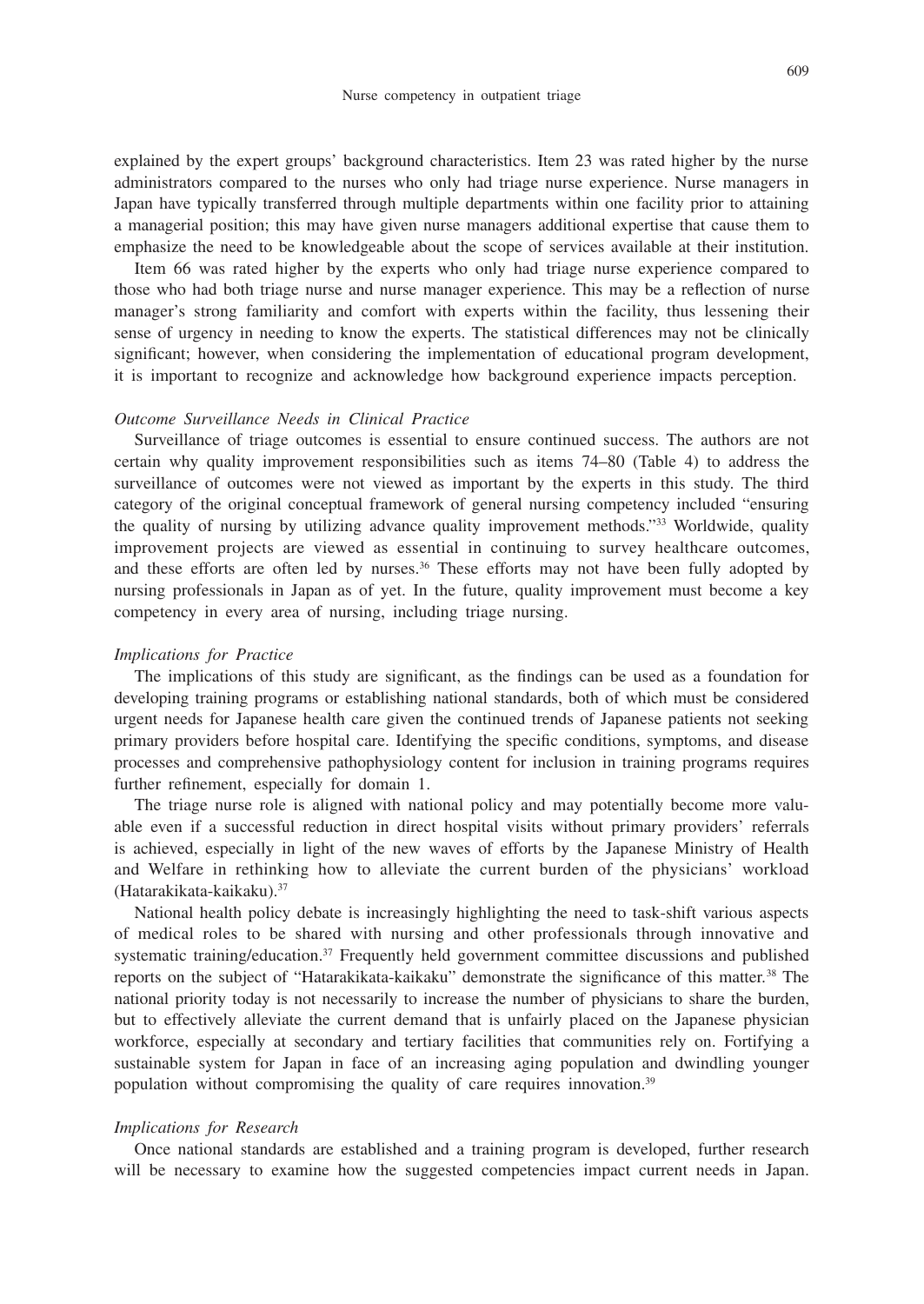Additional considerations are also needed to determine if any adjustments are necessary due to the dynamic nature of the increasingly complex and evolving nature of outpatient health conditions being treated in Japan.

# **CONCLUSIONS**

Through the modified Delphi method, 85 Japanese experts identified 22 important competencies for triage nurses; this is the first Japanese study to recognize the need for relevant competencies and to clarify, define, and organize them. The findings can help drive Japanese health care quality improvement efforts by improving the effective utilization of currently available services and refining the training content for triage nurses with the goal of attaining superior patient outcomes. The importance of nurses' involvement in the ongoing surveillance of outcomes cannot be understated.

The development of a further refined triage nurse role or the implementation of a specifically designed educational program are some of the innovations that can contribute to current national efforts. Specifically, trained nursing professionals who are available to help with vulnerable patients by guiding them to appropriate care effectively, timely, expertly, and professionally, in collaboration with a multidisciplinary expert team, are another foundational pillar that can uphold the safety and quality of the current health care system. Sustainable, high-quality care is the ultimate goal for every health care provider and hospital in Japan.

## ACKNOWLEDGEMENTS

We would like to express gratitude to all the nurse experts for their participation in this study and for their extensive exploration of the competencies. In addition, we would like to thank our colleagues Masako Kanai (RN, PhD), Mia Kobayashi (RN, PhD), Mieko Ozawa (RN, PhD), Heigoro Shirai (MD), and numerous others for guiding us through this project.

## DISCLOSURE STATEMENT

This research was conducted with a Grant-in-Aid for Scientific Research (Grant in Aid for Challenging Exploratory Research: issue number 15K15817). The authors of this manuscript have no other conflicts of interest to disclose.

## **REFERENCES**

- 1) Ministry of Health, Labour and Welfare. Data summary 2014: patients' rationale behind choices of health care facilities [in Japanese]. http://www.mhlw.go.jp/toukei/saikin/hw/jyuryo/14/dl/kekka-gaiyo.pdf. Accessed January 18, 2018.
- 2) Ministry of Health, Labour and Welfare. Data summary 2011: patients' rationale behind choices of health care facilities [in Japanese].
- http://www.mhlw.go.jp/toukei/saikin/hw/jyuryo/11/dl/kekka-gaiyo.pdf. Accessed January 18, 2018.
- 3) Hori S. Emergency medicine in Japan. *Keio J Med*. 2010;59(4):131–139.
- 4) Shimazaki K. *Health Care in Japan: institutions and policies* [in Japanese]. 1st ed. Tokyo: University of Tokyo Press; 2011.
- 5) Usui M, Yamauchi T. Guiding patients' decision making to select appropriate medical care: survey report from hospitals with EMS in Japan [in Japanese]. *J Jpn Soc for Health Care Manage*. 2016;17(suppl):302.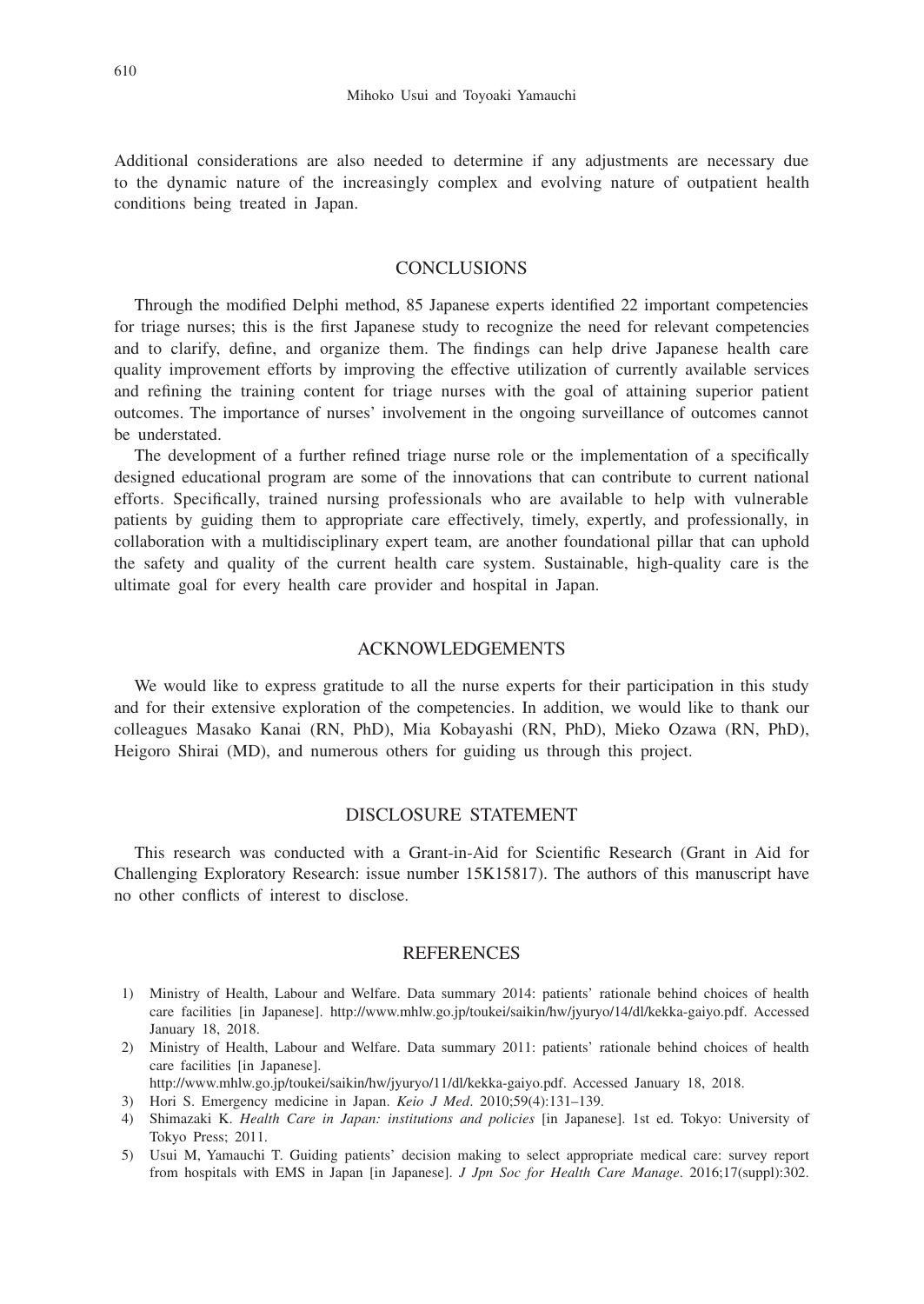- 6) Ushiyama S, Yoshino Y, Yamamoto R, Yahagi M. Adopting nurse triage role at outpatient department. Proceedings from the 42nd Japan Society of Nursing [in Japanese]. *Kangokanri*. 2012;42:488–491.
- 7) Sumiyoshi H, Asano E, Numaguchi I, Yahagi M. Analyzing the effectiveness of the use of algorithm-guided triage at outpatient cardiovascular clinic. Proceedings from the 43rd Japan Society of Nursing [in Japanese]. *Kangokanri*. 2013;43:143–146.
- 8) Miyake H, Masuzawa H. DOCTORS: a medical consultation system to support health care of inhabitants through a dialogue with artificial intelligence [in Japanese]. *J Information Processing Management*. 1986;29(4):297–316.
- 9) Hashimoto Y. Legal concerns that impact triage role in healthcare setting [in Japanese]. *Emergency Care*. 2010;23:46–50.
- 10) Ochi S. Nurse expertise needed at the central information at university hospital setting: utilization of nurse with extensive nursing experience to meet the needs [in Japanese]. *J Jpn Acad Nurs Sci*. 2013;8:2–24.
- 11) Toloo GS, Aitken P, Crilly J, FitzGerald G. Agreement between triage category and patient's perception of priority in emergency departments. *Scand J Trauma Resusc Emerg Med*. 2016;24:126.
- 12) Peng L, Hammad K. Current status of emergency department triage in mainland China: a narrative review of the literature. *Nurs Health Sci*. 2014;17:148–158.
- 13) Murdoch J, Varley A, Fletcher E, et al. Implementing telephone triage in general practice: a process evaluation of a cluster randomized controlled trial. *BMC Fam Pract*. 2015;16:47.
- 14) Janssen MAP, Achterberg T, Adriaansen JM, Kampshoff CS, Schalk DMJ, Mintjes-de Groot J. Factors influencing the implementation of guideline triage in emergency departments: a qualitative study. *J Clin Nurs*. 2012;21:437–447.
- 15) Ebrahimi M, Mirhaghi A, Mazlom R, Heydari A, Nassehi A, Jafari M. The role descriptions of triage nurse in emergency department: a Delphi study. *Scientifica*. 2016;2016:5269815.
- 16) Moss EL. "Just a telephone call away": transforming the nursing profession with telecare and telephone nursing triage. *Nurs Forum*. 2014;49:233–239.
- 17) Aacharya RP, Gastmans C, Denier Y. Emergency department triage: an ethical analysis. *BMC Emerg Med*. 2011;11:16.
- 18) Carina E, Bengt F, Margeretha E. On a hidden game board: the patient's first encounter with emergency care at the emergency department. *J Clin Nurs*. 2012;21:2609–2616.
- 19) Gilardi S, Guglielmetti C, Pravettoni G. Interprofessional team dynamics and information flow management in emergency departments. *J Adv Nurs*. 2014;70:1299–1309.
- 20) Kounosu A. Development and utilization of a training system for a triage nurse role [in Japanese]. *Kangogijutsu*. 2011;57(2):69–72.
- 21) Watanabe T. Skills and knowledge required for a triage nurse role [in Japanese]. *Nursing Today*. 2011; 2:18–20.
- 22) Dousaka H. Challenges for nurses who assume a triage nurse role [in Japanese]. *Emerg Care*. 2005;18:542– 547.
- 23) Noda T. Study of all-round guidance for outpatients [in Japanese]. *JHAC*. 2006;11:41–46.
- 24) Suzuki K, Nakamura K, Anbo H, Hayasaka Y, Yamaguchi C, Watanabe Y. Present conditions of triage in emergency outpatient clinic by nurses [in Japanese]. *J Jpn Soc Emerg Med*. 2010;13:626–631.
- 25) Japanese Association for Emergency Nursing. *Nurse Triage Textbook* [in Japanese]. 1st ed. Tokyo: Herusu Shuppan; 2012.
- 26) Zimmermann PG, Herr R, Unoki K. *Triage Nursing Handbook* [in Japanese]. Tokyo: Elsevier; 2007.
- 27) Shirakawa Y. Emergency Nursing: *Quick-review-questionnaire Useful for Tele-triage* [in Japanese]. Kyoto: Kinhoudou; 2010.
- 28) Hirao A. *Nurse Triage* [in Japanese]. Tokyo: Nakayama Shoten; 2012.
- 29) Briggs J. *Telephone Triage Protocols for Nurses*. 5th ed. Philadelphia, PA: Walters Kluwer; 2015.
- 30) Grossman VGA. *Quick Reference to Triage*. Philadelphia, PA: Lippincott Williams and Wilkins; 1999.
- 31) Japan Primary Care Association. *Foundation of Nursing: Entry Level* [in Japanese]. Tokyo: Nanzando; 2016.
- 32) Nederlands Huisartsen Genootschap. *NHG Triage Guide* [in Dutch]. Utrecht, Nederland: Nederlands Huisartsen Genootschap; 2014.
- 33) Matsutani M, Miura Y, Harabayashi Y, et al. Nursing competency: concept, structure of dimensions, and assessment [in Japanese]. *J St. Luke's Society Nurs Research*. 2010;14:18–28.
- 34) Mokkink LB, Terwee CB, Knol DL, et al. The COSMIN checklist for evaluating the methodological quality of studies on measurement properties: a clarification of its content. *BMC Med Res Methodol*. 2010:10;22.
- 35) Hsu C, Sandford BA. The Delphi technique: making sense of consensus. *Pract assess, res eval*. 2007; 12(10):1–8.